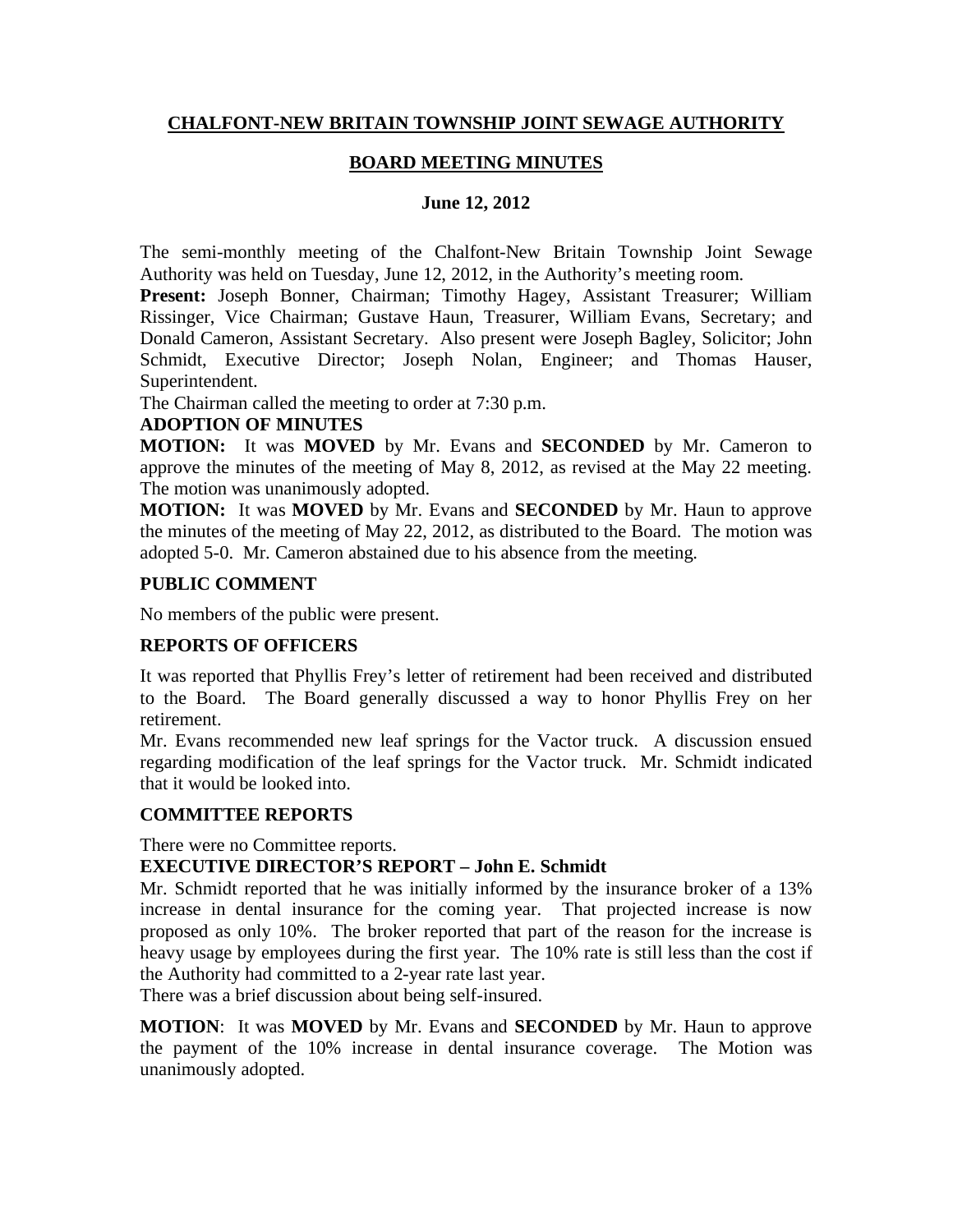Mr. Schmidt reported that the sewer planning module for the Madison Apartment Project has been approved by DEP. The developer has scheduled a pre-construction meeting within the next 2 weeks. There was a general discussion regarding aspects of the Developer's Agreement with Madison.

Mr. Schmidt reported on the request involving a property owner on Hellberg Avenue. The owner hired a plumber to clear a blocked sewer at their house, but the problem was discovered to be in the Authority's sewer main. Authority personnel responded and cleared the line. The problem was found to be root growth in the main; staff has followed up by cutting roots and using root killer to address the problem. This is part of a sewer line where accessibility is not good. This is an area which may be eligible for grouting and/or relining.

**MOTION:** It was **MOVED** by Mr. Hagey and **SECONDED** by Mr. Cameron to reimburse the homeowner \$350 in plumbing costs due to root intrusion into the Authority sewer line. The motion was unanimously adopted.

Mr. Schmidt reported to the Board that the second meeting in August will conflict with the PMAA Conference held in Hershey. There was a discussion about who would be attending the PMAA Conference in Hershey.

It was reported last month that the first inspection by DEP (instead of the Bucks County Health Department) occurred. A notice has since been received from the inspector trainee regarding an alleged operations and maintenance violation. Mr. Schmidt and Mr. Hauser discussed the inspection. Mr. Schmidt remarked the fact that he will be writing a letter, with staff, to respond to the notice, note that the conditions described do not amount to a permit violation and ask for withdrawal of the notice.

# **ENGINEER'S REPORT – Joseph Nolan, P. E.**

Mr. Nolan reported that the Phase II Expansion and Upgrade Project has been advertised and plans and specifications have been received which are now available for pickup by potential bidders. As a result, the Phase II design is completed and "on the streets". Mr. Nolan expects to award a bid at the second meeting in July.

Mr. Nolan reported that in the bill packet the Board will see a bill for approximately \$12,000.00 for the Delaware River Basin Commission. Mr. Nolan explained the history of attempted payment of the permit fee to the DRBC by the Authority. The DRBC permit fee is based upon the percent of the total construction costs. There was a discussion about payment of the permit fee for DRBC.

Mr. Nolan reported on contact with Doylestown Township regarding the need to apply for and pay for an electrical permit and mechanical permit for the Phase II Expansion and Upgrade Project. There was a discussion regarding requesting Doylestown Township to waive permit fees as consideration for the easement sought by Doylestown Township.

Mr. Nolan presented Requisition No. 114 for Capital Expenditures in the amount of \$5,334.95, representing payments for engineering work for the Silo Rehabilitation Project, the Pump Station No. 1 and No. 5 Bypass Project and the Pump Station No. 4 Electrical Project. Mr. Nolan recommended approval.

**MOTION:** It was **MOVED** by Mr. Rissinger and **SECONDED** by Mr. Cameron to approve Requisition No. 114 for Capital Expenditures in the amount of \$5,334.95. The Motion was unanimously adopted.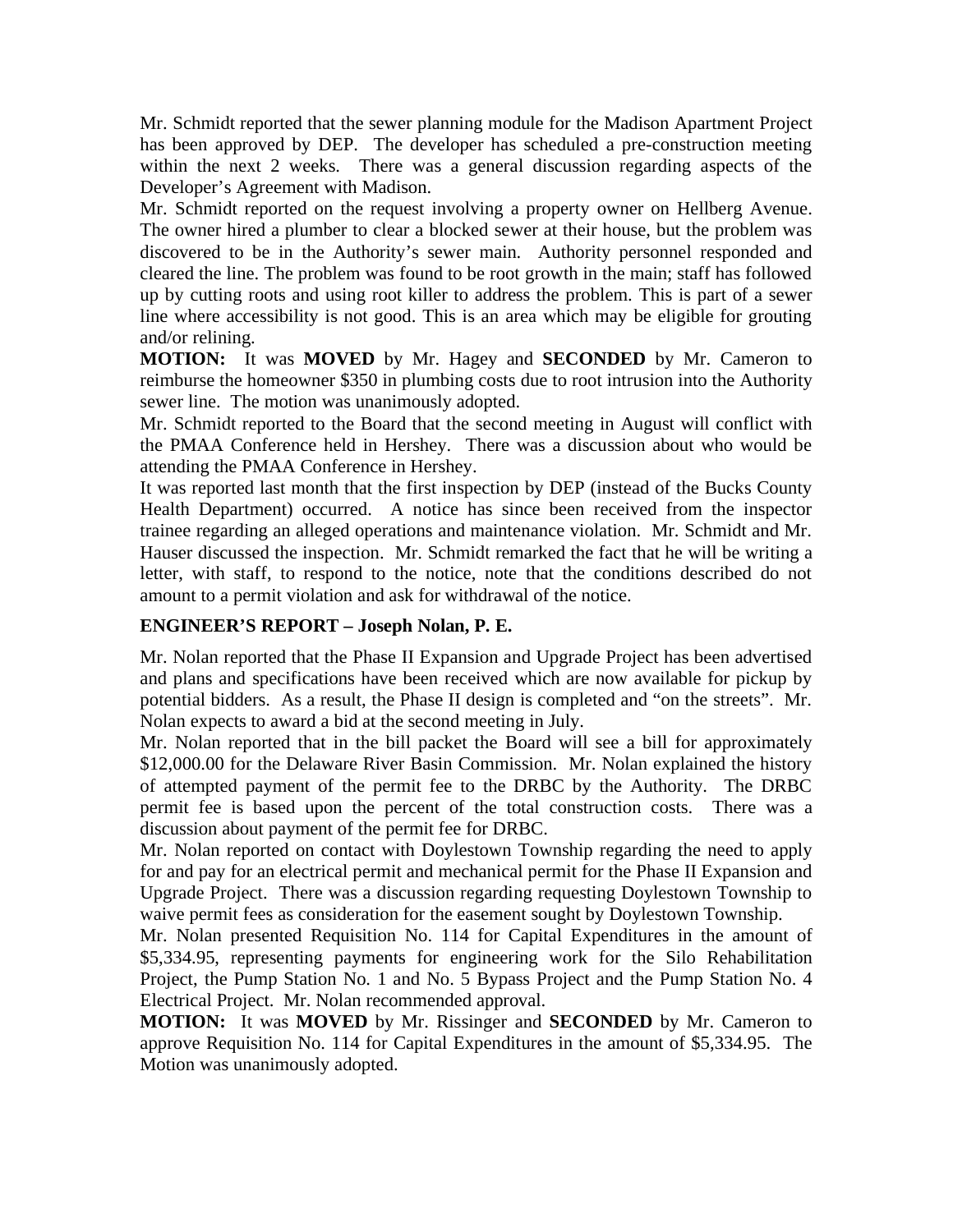Mr. Nolan next presented Requisition No. 157 for Capital Improvements in the amount of \$79,719.48 representing engineering design work for the Phase II Plant Expansion and Upgrade Project and the additional permit fee for the DRBC.

**MOTION:** It was **MOVED** by Mr. Cameron and **SECONDED** by Mr. Hagey to approve Requisition No. 157 for Capital Improvements in the amount of \$79,719.48. The Motion was unanimously adopted.

### **SOLICITOR'S REPORT – Joseph M. Bagley, Esquire**

Mr. Bagley reported on recent contact with neighbors regarding the Pump Station No. 6 Improvements Project.

Mr. Bagley also reported on the drafting of a resolution regarding authorization under the Electronic Bidding Act for the Authority to have the option to proceed by way of electronic bids.

Mr. Bagley reported on the execution of a \$2,400.00 judgment by the Authority against a delinquent customer.

#### **TREASURER'S REPORT – Gustave Haun, Treasurer**

Mr. Haun reviewed the General Operating Expenses and the previously-approved Capital Expenditures and Capital Improvements and Miscellaneous Extraordinary Expenses totaling \$501,411.39. Mr. Haun recommended approval to pay the bills.

**MOTION**: It was **MOVED** by Mr. Cameron and **SECONDED** by Mr. Rissinger to approve payment of the total expenditures for the month amounting to \$501,411.39. The Motion was unanimously adopted.

Mr. Haun reviewed the escrow disbursements for the month totaling \$2,397.39. Mr. Haun recommended disbursement of the funds.

**MOTION**: It was **MOVED** by Mr. Hagey and **SECONDED** by Mr. Rissinger to approve the escrow disbursements. The Motion was unanimously adopted.